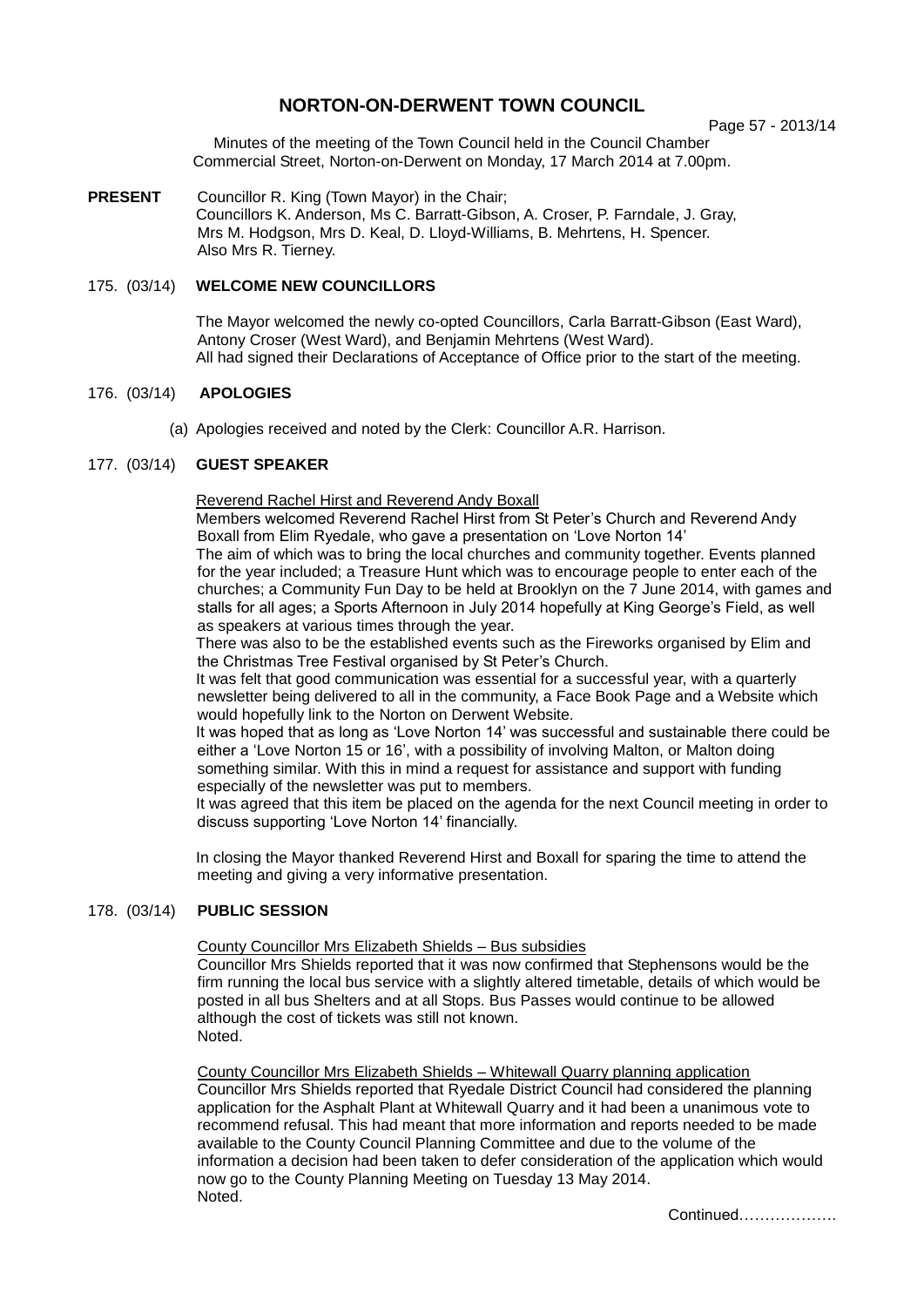#### 178. (03/14) **PUBLIC SESSION** (continued)

#### District Councillor Luke Ives – Whitewall Quarry planning application

Councillor Ives confirmed the decision taken by Ryedale District Council on the Asphalt Plant application and stated that as well as the reasons stated by Councillor Mrs Shields for the delay in County considering the plans, central Government had issued new planning guidance which also needed consideration. Noted.

#### 179. (03/14) **DECLARATIONS OF INTEREST**

 Councillor Lloyd-Williams declared an interest in agenda item 8 planning, as a neighbour to the application 14/00190/FUL for change of use of part dwelling to osteopathic clinic.

## 180. (03/14) **CONFIRMATION OF MINUTES**

RESOLVED that the Minutes of the Town Council meeting held on Monday, 17 February 2014 (Minutes 156 to 174 inclusive) be confirmed and signed by the Chairman.

#### 182. (03/14) **CLERK'S REPORT**

(a) North Yorkshire County Council – Contacting Highways Department

To report that there had still been no response to the e. mail sent to the highways department on the 15 January 2014, and also the e. mail sent on the 7 February 2014 using the address that Town and Parish Councils had been requested to use.

After repeated phone calls to highways finally managed to speak to both the Area Customer Care Officer and Mr Marr who asked that both e. mails be resent direct to him. There had still been no response.

It was now a matter of concern that a letter should be sent direct to County Hall. Noted.

(b) Verge & Footpath Issues – Langton Road

To report that letters had been written to all racing establishments within the town with regard to using the path and not walking the horses on the grass verge especially where the bulbs had been planted.

A verbal reply had been received from Tim Fitzgerald who was very reasonable in his response, in that he would be speaking to his employees and asking them to avoid using the verge. He did say though that it was quite difficult to stay on the bottom path as it was used by members of the public. What he felt was needed was very clear signage to make sure all parties knew which path to use. Noted.

(c) Eastfield Allotments

To remind members that there was to be a meeting with allotment holders on Friday 21 March in the Council Chamber at 7.00pm. To discuss security issues and any other matters raised by allotment holders. It was expected that P.C. Coning would be attending. Noted.

(d) Leader Funding Programme Meeting

To report a request from Ryedale District Council for a representative to attend a LEADER funding programme meeting to be held at Ryedale House on Wednesday 16 April 2014 at 4.00pm.

Councillor Mrs Keal to attend on behalf of the Council.

 (e) Renovation of Notice Board – Church Street To inform members that the Notice board in Church Street, by the entrance to the car park, had now been renovated. This work was carried out by Mr Cliff Hicks to a very high standard who was only asking for expenses in return.

The Clerk to write thanking Mr Hicks for an excellent job well done.

Continued……………….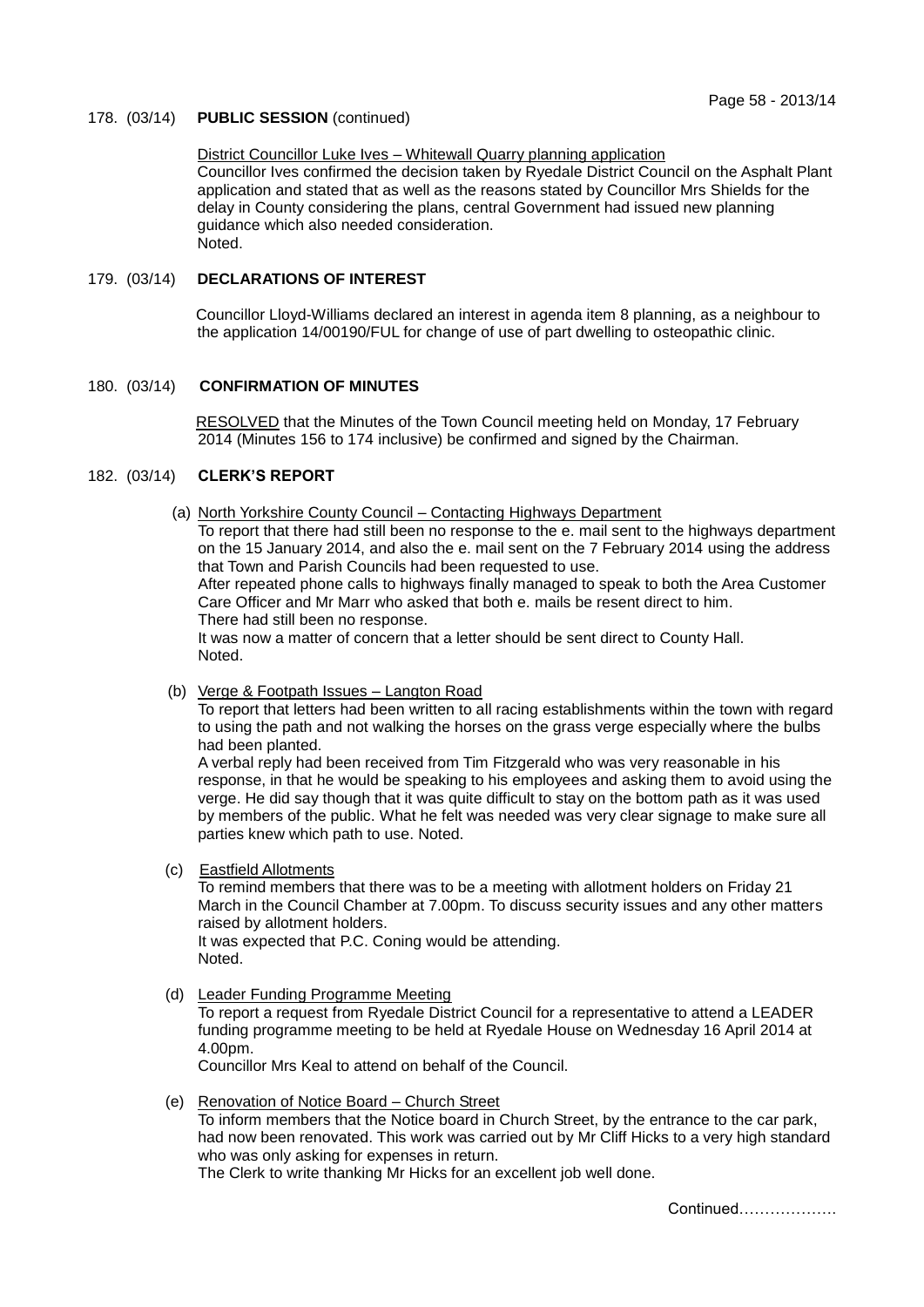182. (03/14) **CLERK'S REPORT** (continued)

- (f) Malton and Norton Community Police Committee To report the meeting of the CaP group was to be held on Wednesday 2 April at 7.00pm at Ryedale House. An Agenda would be available on the night. Noted.
- (g) Ryedale Five Towns Meeting To report the next meeting of the 5 town councils was to be on Tuesday 25 March at Church House, Kirkbymoorside, at 7.00pm. Items on the agenda would include; NYCC Budgets and Policies, Libraries, Fracking, retention of Precept Grant, and Car Parking.

# 183. (03/14) **TOWN MAYOR/CHAIRMANS REPORT**

(a) Presentation of Awards

The Mayor thanked all who had attended the Afternoon Tea with the presentations made to former Councillors, held at the The Old Lodge Hotel Malton. This had been a very enjoyable occasion for all concerned.

(b) Christmas Lights

The Mayor reported that he had contacted Mr Denys Townsend to organise a meeting to discuss the future of the lights. He had had no response to date. Noted.

(c) Commemoration of the start of World War 1

The Mayor asked if anyone had any knowledge of events organised to mark the start of World War 1.

In reply Councillor Farndale stated that the British Legion were organising a commemoration event to be held at Eden Camp.

(d) Dog Fouling – King George's Field

It was reported that dog fouling at King George's Field was now horrendous with the local football team manager having to physically clean up prior to every match. It was agreed that a letter be sent to the Dog Warden at Ryedale District Council asking if it would be possible for him to make some regular inspections of the field, which would hopefully deter offenders.

(e) AMP Awards

On behalf of the Mayor, Councillor Mrs Keal reported on her attendance at the AMP Awards held at the Barbican York on the 3 March 2014. These awards were for young musicians from Colleges across the whole of North Yorkshire.

The local band 'New Strings' from Norton College came a very creditable second, which deserves congratulations from the Council.

#### 184. (03/14) **FINANCIAL MATTERS**

- (a) Accounts paid and for payment The Clerk reported that accounts nos. 213 to 221 inclusive, amounting to £5854.83 had been paid since the last meeting of the Council. RESOLVED that account nos. 222 to 225 inclusive, amounting to £2388.20 be paid. Cheques were drawn and signed accordingly.
- (b) Financial report The Clerk's financial report for the period 01.02.14 to 28.02.14 was received.
- (c) Budgetary monitoring The Clerk's report for the period ending 28 February 2014 was received.

Continued……………….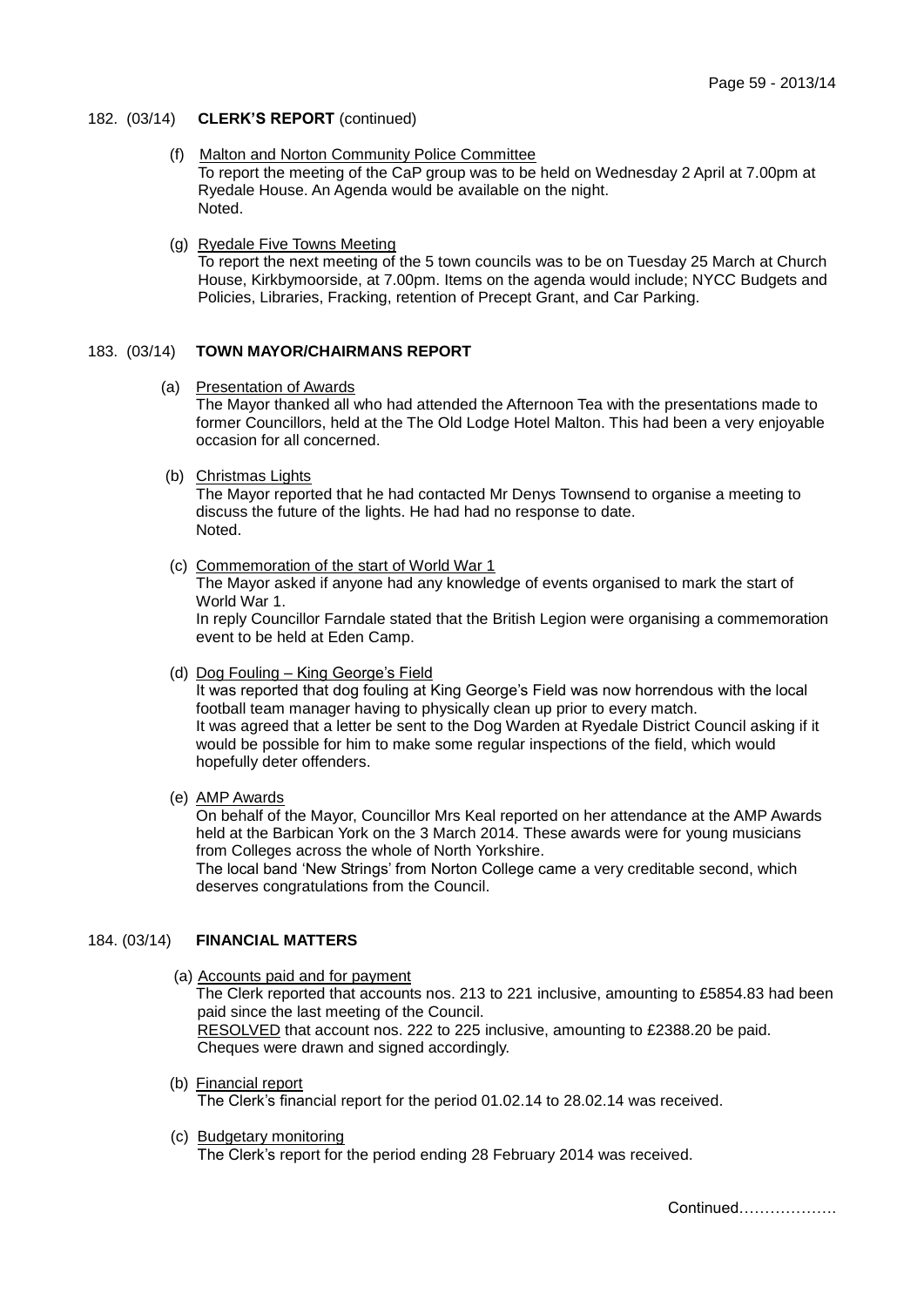#### 185. (03/14) **PLANNING MATTERS**

 (a) Planning applications referred to the Town Council by Ryedale District Council, for comment and/or recommendation were dealt with as follows: -

| 14/00179/73A                                                    | Variation of condition 21 of approval 07/01116/FUL dated 11.06.2008 as amended by<br>13/01225/AMEND dated 08.11.2013 to allow the substitution of originally approved<br>plans 3957/01 Site plan, 3957/05 Single storey houses, 3957/06 Proposed single<br>storey houses, 3957/09 Proposed garages, by drawing Nos. SK10 Rev B Site plan,<br>SK11 Rev B New single storey dwellings, SK12 Rev B New single storey dwellings,<br>SK15 Rev D Upper site garages<br>Sutton Farm, Langton Road, Norton, Malton, YO17 9PU<br>For: Grantside Homes LLP (Mr Peter Callaghan)<br><b>RESOLVED</b> Recommend Refusal |
|-----------------------------------------------------------------|------------------------------------------------------------------------------------------------------------------------------------------------------------------------------------------------------------------------------------------------------------------------------------------------------------------------------------------------------------------------------------------------------------------------------------------------------------------------------------------------------------------------------------------------------------------------------------------------------------|
| 14/00180/LBC                                                    | Erection of 2 no. three bed dwellings with attached single garages and extension of<br>existing detached garage/store to form 5 no. double garages and 1 no. single garage<br>(revised details to part of approval 07/01117/LBC dated 19.06.2008<br>Sutton Farm, Langton Road, Norton, Malton, YO17 9PU<br>For: Grantside Homes LLP (Mr Peter Callaghan)<br><b>RESOLVED Recommend Refusal</b>                                                                                                                                                                                                              |
| 14/00190/FUL                                                    | Change of use of part dwelling to an osteopathic clinic (use class D1) with<br>associated signage.<br>St. Johns House, 1 Langton Road, Norton, Malton, North Yorkshire,<br><b>YO17 9AD</b><br>For: Mr William Slann.<br>RESOLVED Recommend Approval but with the proviso that the signage is discrete<br>and in keeping with the building and the area, bearing in mind this is within the<br>Conservation Area of Norton.                                                                                                                                                                                 |
| 14/00236/HOUSE                                                  | Erection of first floor side extension.<br>16 Parliament Avenue, Norton, Malton, YO17 9HF<br>For: Mr Andrew Taylor<br><b>RESOLVED Recommend Approval.</b>                                                                                                                                                                                                                                                                                                                                                                                                                                                  |
| Planning decisions notified by Ryedale District Council:<br>(b) |                                                                                                                                                                                                                                                                                                                                                                                                                                                                                                                                                                                                            |
| <u>Approved</u><br>13/01448/73A                                 | Variation of condition 19 of approval 07/01116/FUL dated 11.06.2008 to state<br>"Occupation of the two new-build dwellings hereby approved shall not be allowed<br>until the change of use and alteration of the main barn has been completed in<br>accordance with the approved plans." - to allow commencement of construction of<br>the two dwellings.<br>Sutton Farm, Langton Road, Norton.                                                                                                                                                                                                            |
| 13/00901/LBC                                                    | Installation of 2 no. retractable awnings above ground floor shop windows<br>49/51 Commercial Street, Norton, Malton, YO17 9HX                                                                                                                                                                                                                                                                                                                                                                                                                                                                             |
| <u>Withdrawn</u><br>13/01458/CLEUD                              | Certificate of Lawfulness in respect of the occupation of Farfield Cottage as a single<br>dwelling (Use Class C3) in excess of 10 years before the date of this application.<br>Farfield Cottage 3 Highfield Farm Cottages, Beverley Road, Norton.                                                                                                                                                                                                                                                                                                                                                         |
|                                                                 |                                                                                                                                                                                                                                                                                                                                                                                                                                                                                                                                                                                                            |

# 186. (03/14) **CEMETERY MATTERS**

### **Cemetery Closure**

Members were updated on the closure of the cemetery overnight during the week and at weekends. They also received a copy of an e.mail from a member of the public asking if it would be possible to open earlier on a Sunday morning to accommodate the early church service.

It was agreed to just monitor the situation until the end of the three month period when the whole closure would be evaluated. The Clerk to inform the member of the public of the decision made.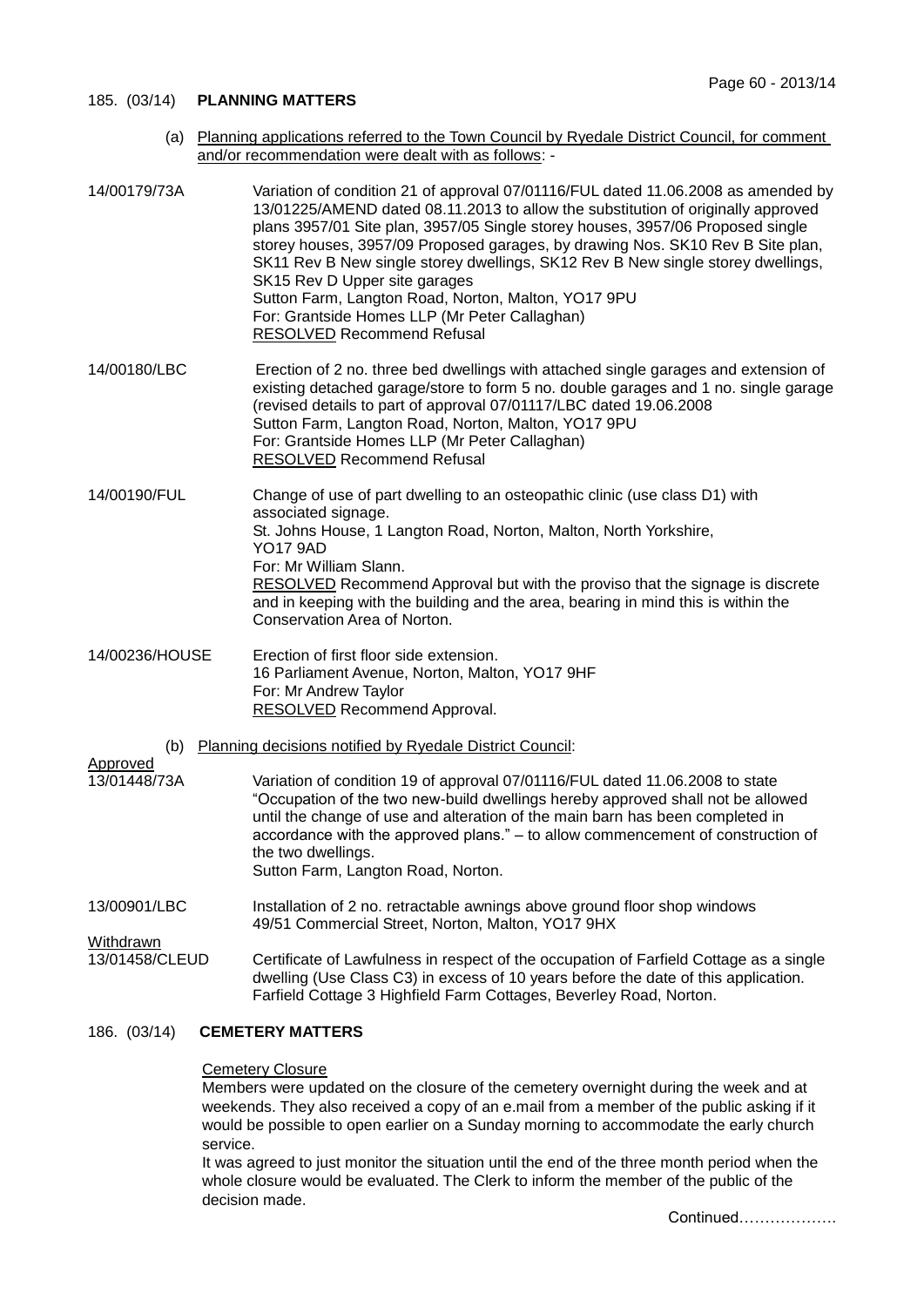## 187. (03/14) **NORTON IN BLOOM – SUMMER 2014**

 Members received a report as appended to the minutes (Appendix 1), detailing the proposals and costings for the floral displays in Commercial Street, Church Street and on the County Bridge for summer 2014.

RESOLVED that the Council in accordance with its powers under section 137 and 139 of the Local Government Act 1972, should incur the following expenditure which in the opinion of the Council is in the interests of the area and its inhabitants and will benefit them in a manner commensurate with the expenditure.

Total costs for the baskets and barrier baskets being £1,010.00 plus V.A.T. Watering and maintaining for a period of 14 weeks being £1,050.00

# 188. (03/14) **CORRESPONDENCE**

- (a) Ryedale Safer Neighbourhoods Team monthly crime statistics for Southern Ryedale, February 2014. For information. Noted.
- (b) Yorkshire Local Councils Associations Newsletter White Rose Update. For information. Noted
- (c) Mr & Mrs J.T. Stone Letter thanking the Council for his service recognition as a member of the Council and his role in preserving the history of the local area. For information. Noted.
- (d) Mr Cyril Shreeve Letter thanking the Mayor for his invitation to Afternoon Tea at the Lodge. For information. Noted
- (e) Ryedale Group Ramblers Association Parish Footpath Survey Team, E.Mail outlining the appraisal of the Public Rights of Way within Norton on Derwent. For information. The Clerk to write in support of the work the Ramblers Association have carried out with regard to the public footpaths within Norton.
- (f) Integrated Highway Services A64 Brambling Field Ditch Improvement Scheme, note outlining the proposed works and closure of the eastbound exit slip road. Work expected to commence Monday 17 March 2014. For information.

## 189. (03/14) **REPORTS OF REPRESENTATIVES ON OTHER ORGANISATIONS**

- (a) Churches Together in Southern Ryedale Members received a report from a meeting held at Saville Street Methodist Church on exploring the need for a Horseracing Chaplaincy in Ryedale. Noted.
- (b) Ryedale Market Towns Promotion Members received the notes from the Market Towns Promotion meeting held on the 4 March 2014. Noted.
- (c) Skatepark Councillor Gray reminded members of the meeting arranged by P.C. Coning with the user group arranged for 6 April 2014 at 1.00pm at Malton Police Station. Noted.
- (d) Derwent Riverside Project Councillor Mrs Keal invited all Councillors along with members of Malton Town Council, to visit Castle Gardens. The visit was arranged for the 10 April 2014. Noted.

## 190. (03/14) **MEMBERS' QUESTIONS**

Councillor Farndale asked that in order for the new Councillors to be updated on recent issues affecting the Council could they be given copies of previous meetings Minutes. Agreed.